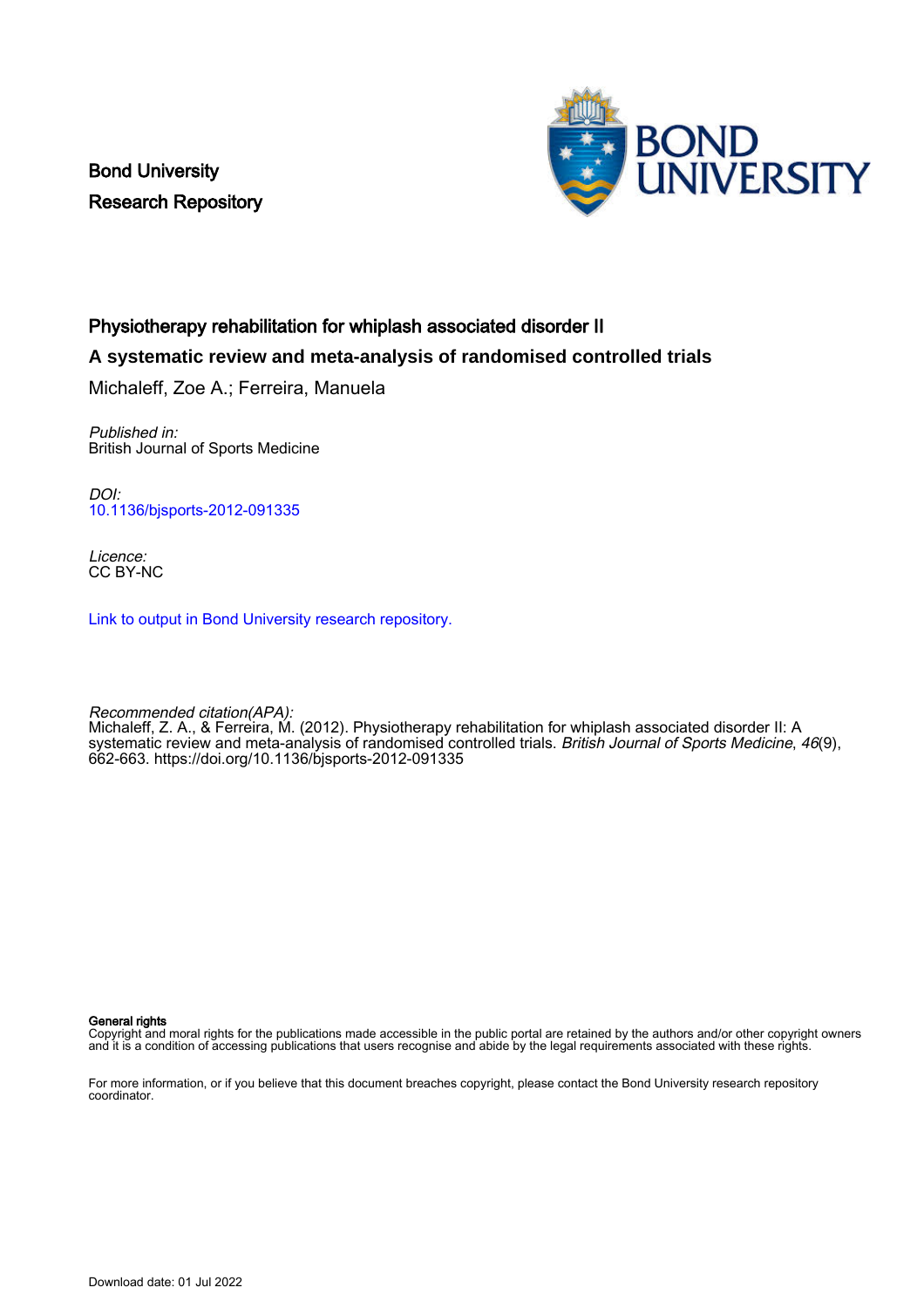## **PEDro Systematic Review Update**

This section features a recent systematic review which is indexed on PEDro, the Physiotherapy Evidence Database [\(www.pedro.org.au\)](https://webmail.thegeorgeinstitute.org/exchweb/bin/redir.asp?URL=http://www.pedro.org.au). PEDro is a free, web-based database of evidence relevant to physiotherapy.

Physiotherapy rehabilitation for whiplash associated disorder II: a systematic review and meta-analysis of randomised controlled trials Zoe A Michaleff, Manuela Ferreira

#### **Correspondence to:**

Zoe A Michaleff, The George Institute for Global Health, The University of Sydney, Australia; [zmichaleff@georgeinstitute.org.au](mailto:zmichaleff@georgeinstitute.org.au)

**Contributorship** ZAM and MF selected the systematic review, interpreted the data, wrote the manuscript and are guarantors.

Rushton A, [Wright](http://bmjopen.bmj.com/search?author1=Chris+Wright&sortspec=date&submit=Submit) C, Heneghan N, [Eveleigh](http://bmjopen.bmj.com/search?author1=Gillian+Eveleigh&sortspec=date&submit=Submit) G, [Calvert](http://bmjopen.bmj.com/search?author1=Melanie+Calvert&sortspec=date&submit=Submit) M[, Freemantle](http://bmjopen.bmj.com/search?author1=Nick+Freemantle&sortspec=date&submit=Submit) N. Physiotherapy rehabilitation for whiplash associated disorder II: a systematic review and meta-analysis of randomised controlled trials. *BMJ Open* 2011; 1:e000265 doi:10.1136/bmjopen-2011-000265

#### **Background**

Whiplash injuries occur due to an 'acceleration–deceleration energy transfer to the neck', usually as the result of a motor vehicle accident, although the injury may also occur while participating in sport e.g. diving. Clinically, whiplash injuries are graded 0 – IV (higher grade indicates increased severity) with the majority of patients (93.4%) classified as having a grade II injury (neck complaint e.g. pain, stiffness or tenderness AND musculoskeletal signs e.g. reduced range of motion) [\[1\]](#page-4-0). While grade II whiplash injuries are frequently managed with conservative treatment approaches, the effectiveness of specific physiotherapy interventions has not been investigated in isolation.

## **Aims**

The authors aimed to synthesise the best available evidence to determine the short (< 3 months) and long term (> 12 months) effectiveness of physiotherapy outpatient management of patients presenting

*This article has been accepted for publication in British Journal of Sports Medicine, 2012 following peer review, and the Version of Record can be accessed online at http://dx.doi.org/10.1136/bjsports-2012-091335*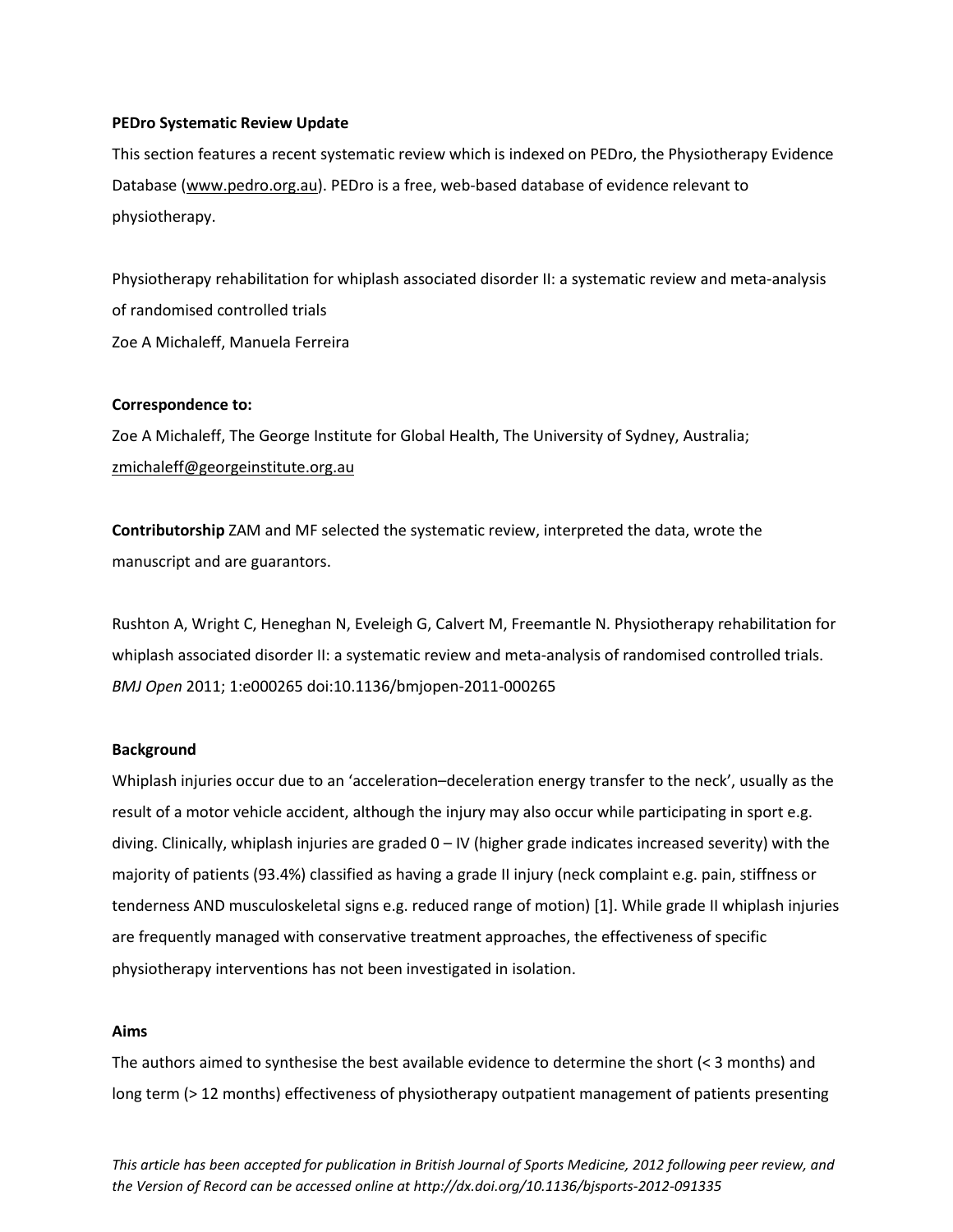with grade II whiplash injury compared to either no intervention, placebo or other intervention e.g. advice/education by a general practitioner, cervical collar.

#### **Searches and inclusion criteria**

Eight biomedical databases were searched from their inception until December 2010. Authors also searched selected internet/indexing sites, trial registers, key journals, reference lists, unpublished research (e.g. conference proceedings, published abstracts) and personal citation tracking for key authors in the field. Included were randomised controlled trials published in English that evaluated the effectiveness of physiotherapy outpatient management in patients aged >16 years who experienced a grade II whiplash injury (any duration). The Cochrane Risk of Bias tool was used to assess the methodological quality of the included studies.

## **Interventions**

Physiotherapy outpatient interventions were categorised as either active physiotherapy (characterised as a multimodal or progressive intervention e.g. motor control, endurance, strength, postural exercises) or specific physiotherapy (e.g. manipulation, kinesiotaping, magnetic therapy).

#### **Main outcome measure**

The primary outcome measures reported were pain, disability (Neck Disability Index: 0-50, higher score indicative of greater disability) and range of motion.

## **Statistical methods**

Random effects meta-analysis was performed to pool the results of the included studies and generate a standardised mean effect size. Heterogeneity in treatment effects was evaluated through calculation of  $I^2$ .

## **Results**

Twenty one studies (n=2,126 participants) were included in the review. Of the 21 included trials, 20 were evaluated as having a high risk of bias and one as unclear. The mean age of participants ranged from 16 years to 70 years, injury duration ranged from 2 days to 15 years. Thirteen included trials enrolled acute/sub-acute patients and 8 trials enrolled chronic patients. Only five studies exclusively included patients with a grade II whiplash injury (271/2126) therefore the majority of the included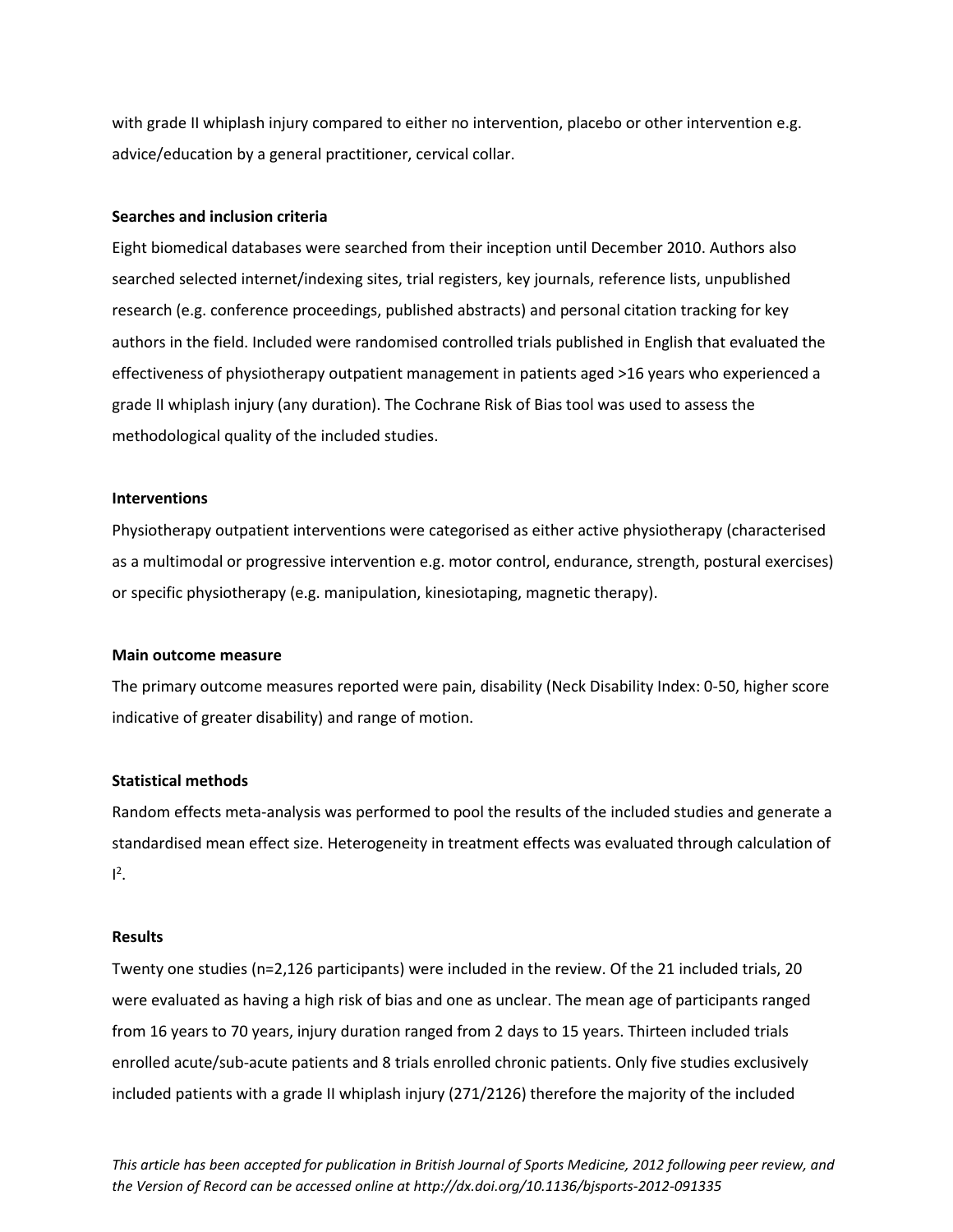studies consisted of patients with a combination of whiplash classifications (Grade 0-III). Based on the comparability of interventions, timing of assessments and outcome measures only 12 studies (n=1,395 participants) could be included in the meta-analysis. All 12 studies reported on participants in the acute/sub-acute stage at short term follow up; no pooled analyses were possible for interventions in the chronic stage or at long term follow up.

# *Short term outcome of an active physiotherapy versus standard intervention (e.g. general practitioner care) for patients with acute/subacute injury*

An active physiotherapy intervention was found to have small short term effects in reducing pain (-0.35, 95%CI -0.63 to -0.07) and improving range of motion for flexion/extension (0.39, 95%CI 0.04 to 0.74), side flexion (0.45, 95%CI 0.17 to 0.73) and rotation (0.68, 95%CI 0.38 to 0.99) compared with a standard intervention (e.g. collar, GP care). However, no short term benefits were found for total range of motion or disability.

# *Short term outcome of specific physiotherapy intervention versus control for patients with acute/subacute injury*

Specific physiotherapy interventions were also found to lead to a small short term reduction in pain compared to control (-2.11, 95%CI -3.85 to -0.36, Figure 1). However, there was no evidence of a short term effect on range of motion (flexion, extension, side flexion, rotation). None of the included studies reported on the effect of specific physiotherapy interventions on disability.

## **Limitations/considerations**

Strengths of this review include the thorough search (including trial registries, unpublished research and personal citations) and the use of the Cochrane Risk of Bias Assessment tool to appraise the quality of included studies. However, as only articles published in English were eligible for inclusion there is the potential for language bias in the review.

The findings of this review should be interpreted with caution for a number of reasons. Firstly, the review aimed to evaluate the effectiveness of physiotherapy management for patients with a grade II whiplash injury, however the majority of included studies enrolled patients with different whiplash injury classifications and therefore the findings cannot be specifically applied to patients with a grade II whiplash injury only. Secondly, the review included studies that were assessed to have a high risk of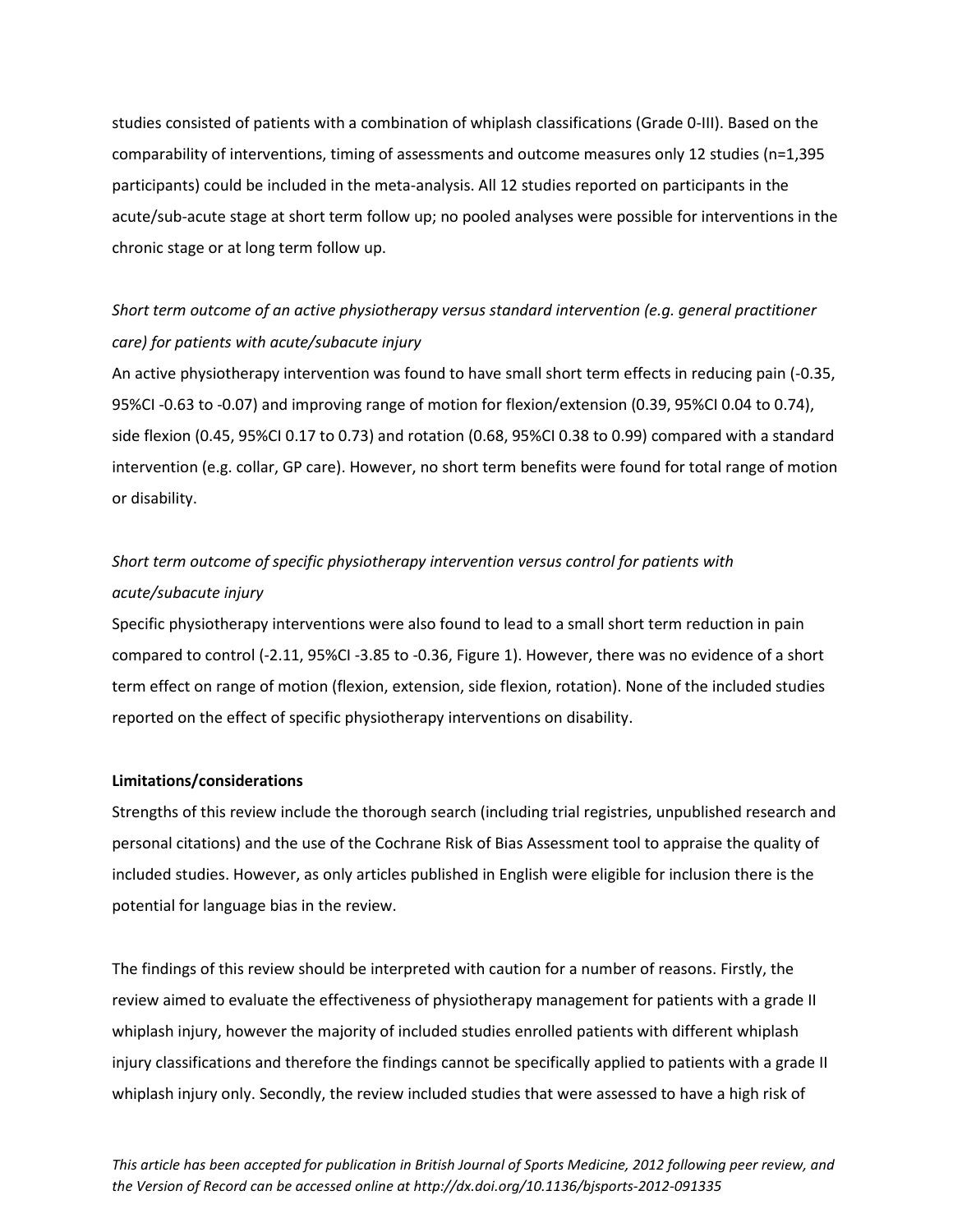bias. This is a concern as studies of poor methodological quality are usually associated with exaggerated and biased treatment effects. Moreover, care should be taken when interpreting the pooled treatment effect of specific physiotherapy intervention versus control on pain. The significant degree of heterogeneity among the four pooled trials ( $1^2$ =98.1%) potentially resulted in the large confidence interval. Such high level of heterogeneity suggests that pooling may not have been appropriate and providing individual study findings may be more informative.

## **Clinical implications**

The role of physiotherapy interventions (active or specific) to manage patients with a grade II whiplash injury remains unclear. At best this review highlights the potential of these treatments to reduce pain and increased range of motion; however it also highlights the need for high quality studies to be conducted in patients with an acute and chronic whiplash injury in both the short and long term. With up to two thirds of patients with an acute whiplash injury developing chronic symptoms, the paucity of high quality research evaluating the effectiveness of conservative interventions is alarming.

## **Competing interests** none.

**Provenance and peer review** commissioned; not externally peer reviewed.

- <span id="page-4-0"></span>1. Sterling M. Man Ther. 2004; 9(2):60-70.
- <span id="page-4-1"></span>2. Fernandez-de-las-Penas C, et al. J Whiplash & Relat Disord. 2004a; 3:55.
- 3. Fernandez-de-las-Penas C, et al. J Whiplash & Relat Disord. 2004b; 3:73e90.
- 4. Gonzales-Inglesias J, et al. J Orthop Sports Phys Ther. 2009; 39(7):515-21.
- 5. Thulie C, et al. NeuroRehabilitation. 2002; 17:63-7.